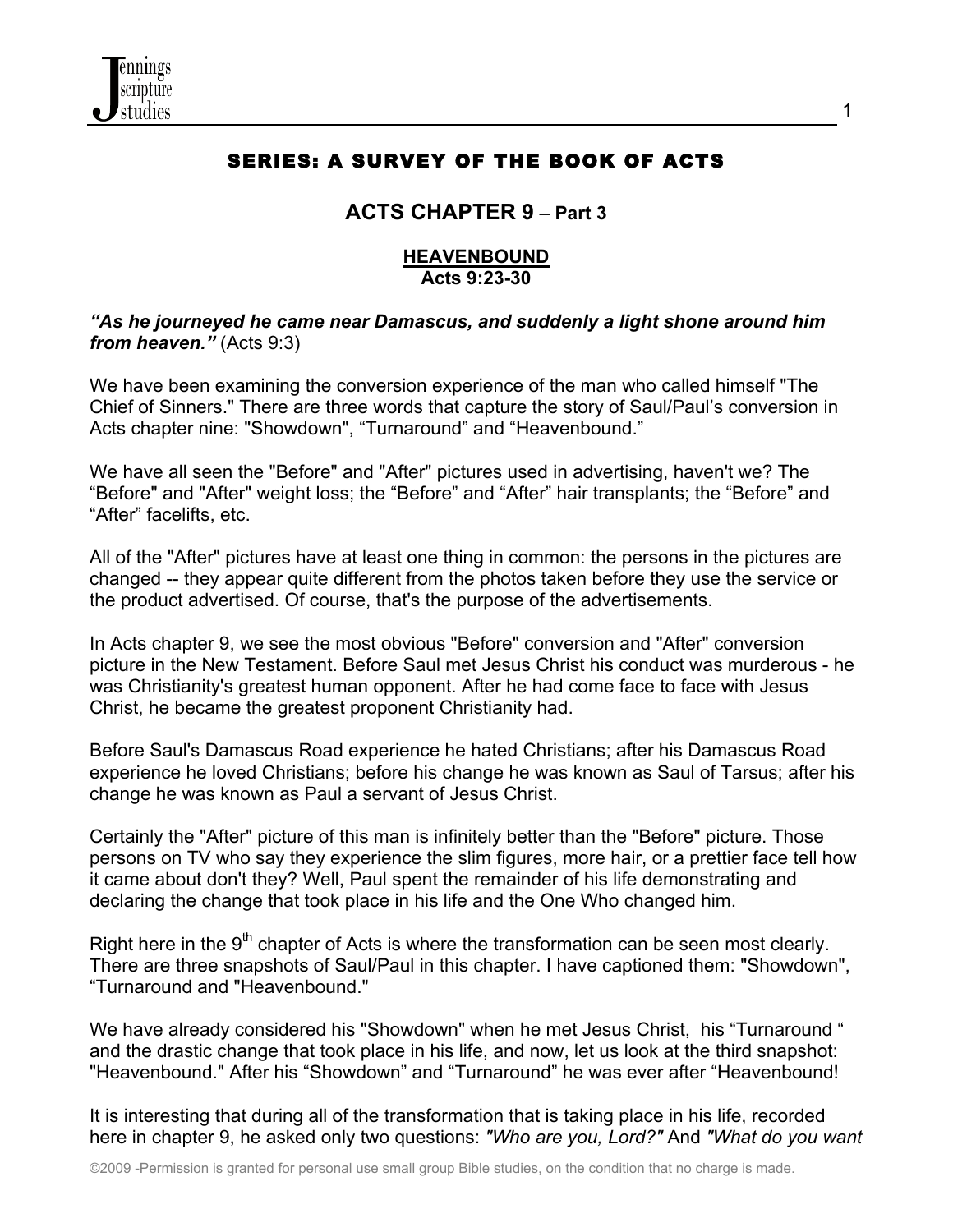*me to do?"* And when Jesus answered him, he never looked back. He said, *"Forgetting those things which are behind, I press toward the mark for the prize of the high calling of God in Christ Jesus."* (Phil.3:13-14) And yet again he later wrote, *"Let us run with patience the race that is set before us, looking onto Jesus the author and finisher of our faith."* (Heb.12:2)

In this study let us look at some of the indicators that Saul was indeed "Heavenbound."

# **I. HE HAD A NEW ASSIGNMENT.**

*"Arise and go into the city, and you will be told what you must do."* (Acts 9:6)

*"He is a chosen vessel of Mine to bear My name before Gentiles, kings, and the children of Israel."* (Acts 9:15)

"The risen Christ said to Paul, 'Go into the city, and you will be told what to do.' Up to this moment Paul had been doing what *he* liked, what *he* thought best, what *his* will dictated. From this time forward he would be told what to do. The Christian is a person who has ceased to do what he wants to do and who has begun to do what Christ wants him to do." (Wm. Barclay)

God told Ananias that Saul/Paul was going to be a special Envoy for the King of Kings. What a turn around! From leading a death squad to leading a life squad! He was going to have a ministry among Gentiles, Jews and even kings. His assignment was to bear the name of Jesus Christ.

# *The peculiarity of the vessel. "He is a chosen vessel…"*

He was a selected vessel and he was to carry in his vessel, that is his body, Jesus Christ, and pour out the sweet perfume of Christ wherever he went! Later, he wrote to Timothy about being *"A vessel unto honor, sanctified and fit for the Master's use."* (2 Timothy 2:21)

Spurgeon wrote, "Electing love chose a persecutor; almighty grace made him a penitent; the Holy Spirit made him a believer, and by divine authority he became a minister and an apostle. Grace works miracles." (Spurgeon's Devotional Bible, Oct.30)

# *The proprietor of the vessel. "He is a chosen vessel of Mine…"*

From day one of his conversion experience, Paul knew to Whom he belonged and he wrote to the Corinthian church, and to us, reminding us Whose we are: *"Do you not know that your body is the temple of the Holy Spirit who is in you, whom you have from God, and you are not your own? For you were bought at a price; therefore glorify God in your body and in your spirit, which are God's."* (I Cor. 6:19-20) Our *"vessel"* is also a *"temple."*

# *The purpose of the vessel. "to bear My name"*

Automobiles have the name of the manufacturer stamped on them: Chevrolet, Ford, Buick, etc. As they move along the highways they are advertisements of the company that made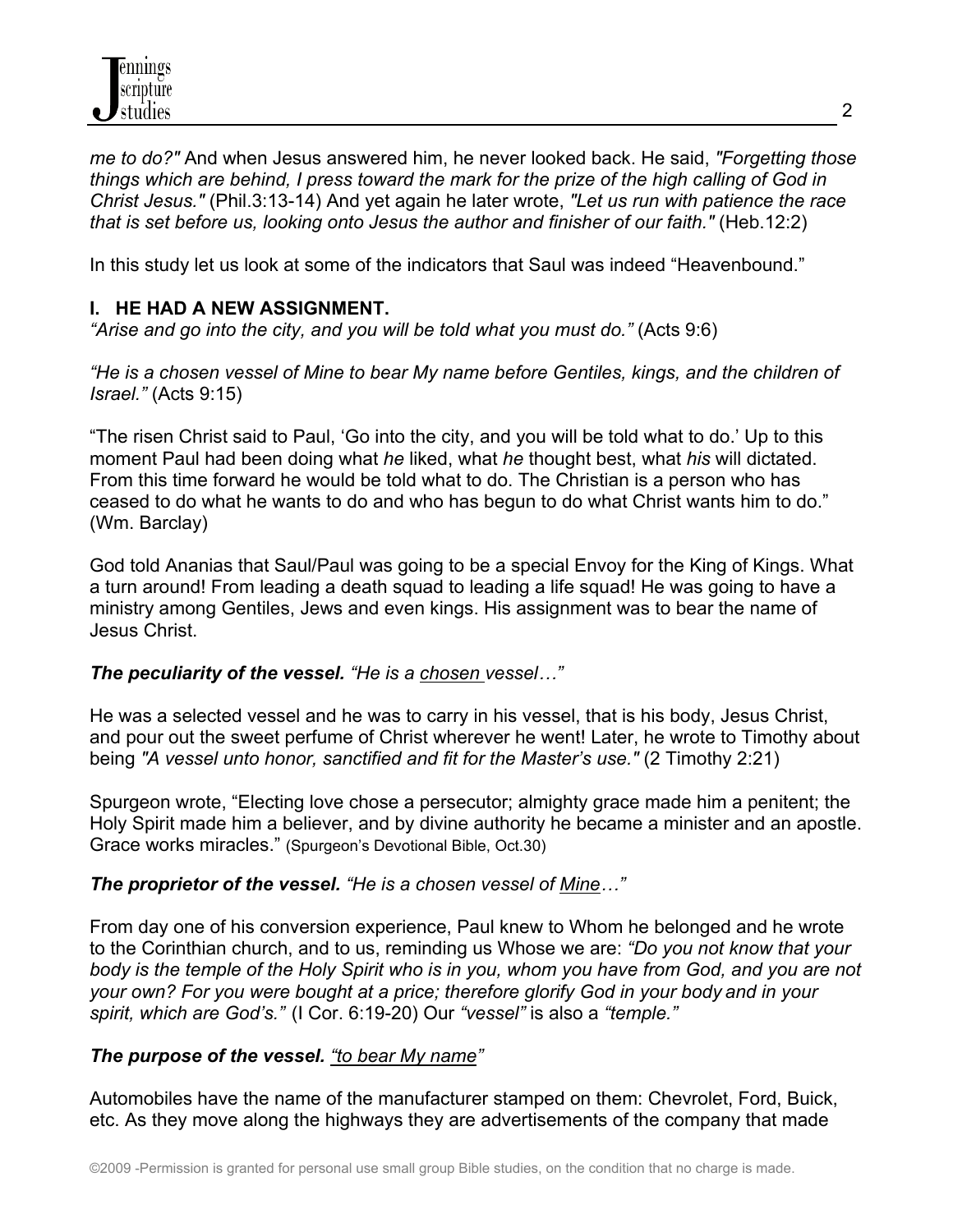them. We belong to God – He created us and then re-created us at the time of our new birth and as we move along the highways of life we are to be living advertisements for the Lord, bearing His name. His name is not emblazoned on our bodies but is to be evident in our lifestyles. We should be so Christlike that persons will say, "There is a Christian"; we should be so holy that persons will say, "He/she must be a Christian." They will know that we bear the name of Christ.

There are those Christians who have His name on their lips - but their lives are a mess! They may be "blaring" His name verbally but they are not "bearing" His name visibly by the way they are living. May we live so that others will say of us what was said of Peter and John, *"They took knowledge of them, that they had been with Jesus."* (Acts 4:13)

Our bodies are the vessels of the Lord to be filled to overflowing by His fullness and spilling out the sweetness of Christ wherever we go! This was Paul's assignment and it is ours as well - to bear in this vessel, our bodies, the Lord Jesus Christ. That is why we are left in this world after we are saved. Saul was not saved just to sit, soak and sour! Neither are we. When he was saved God had a new assignment for him.

## **II. HE HAD NEW ASSAILANTS.**

*"Now after many days were past, the Jews plotted to kill him. But their plot became known to Saul."* (Acts 9:23)

As a Heavenbound child of God, Saul/Paul had a new assignment and it wasn't long before he had an opportunity to practice his new assignment which resulted in hatred by those with whom he was formerly associated.

No doubt he was called a "turncoat", "traitor", etc. by those from whom he had disassociated himself. After his conversion to Christ, Saul was resented and rejected by his former Jewish compatriots. The antagonism of his former friends was real and severe. The hunter is now the hunted.

He wrote to the Corinthian church telling them that, *"Five times I received 39 stripes."* (II Cor 11:24) That's 195 whip lashes! He goes on to tell us in the same chapter, that he was *"in perils of by my own countrymen"* -- that is, the Jews. (II Cor. 11:26)

The Jews viewed Saul as a major threat and they plotted to kill him. They blocked the city of Damascus trying to catch him but with the help of the believers there he was able to escape. *"And they watched the gates day and night, to kill him. Then the disciples took him by night and let him down through the wall in a large basket."* (Acts 9:24-25)

Here was one fellow who was really let down by his friends! Here was one preacher who was literally a basket case! This episode indicates the seriousness of the Jew's threats. Much of the time, wherever Paul went a harassment squad followed him. In town after town they hounded him. Read the accounts below: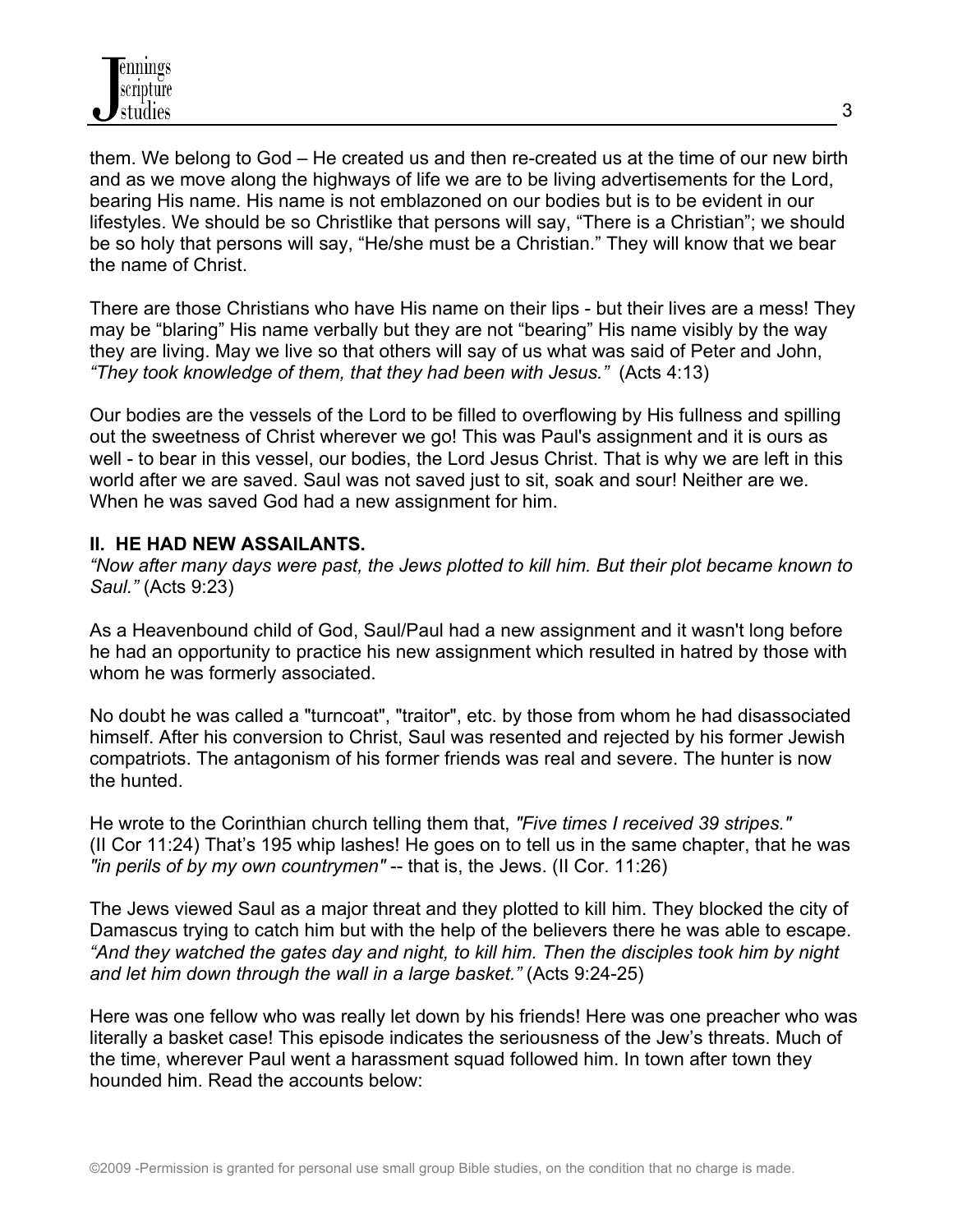

### **Antioch**

*"But when the Jews saw the multitudes, they were filled with envy; and contradicting and blaspheming, they opposed the things spoken by Paul."* (Acts 13:45) *"But the Jews stirred up the devout and prominent women and the chief men of the city, raised up persecution against Paul and Barnabas, and expelled them from their region."* (Acts 13:50)

#### **Iconium**

*"And when a violent attempt was made by both the Gentiles and Jews, with their rulers, to abuse and stone them, they became aware of it and fled to Lystra and Derbe."* (Acts 14:5,6)

### **Lystra**

*"Then Jews from Antioch and Iconium came there; and having persuaded the multitudes, they stoned Paul and dragged him out of the city, supposing him to be dead."* (Acts 14:19)

### **Thessalonica**

*"This Jesus whom I preach to you is the Christ."* (Acts 17:3) *"But the Jews who were not persuaded, becoming envious, took some of the evil men from the marketplace, and gathering a mob, set all the city in an uproar…"* (Acts 17:5) *"Then the brethren immediately sent Paul and Silas away by night to Berea."* (Acts 17:10)

### **Berea**

*"But when the Jews from Thessalonica learned that the word of God was preached by Paul at Berea, they came there also and stirred up the crowds." (Acts 17:13)* 

## **Corinth**

*"When Gallio was proconsul of Achaia, the Jews with one accord rose up against Paul and brought him to the judgment seat, saying, "This fellow persuades men to worship God contrary to the law."* (Acts 18:12)

Things were rough for Paul. Everywhere he went they fought him; everything he did they opposed. He may have become a little weary of it all and so one night the Lord paid him a visit. Listen to what Jesus said to him: *"Now the Lord spoke to Paul in the night by a vision, "Do not be afraid, but speak, and do not keep silent; for I am with you, and no one will attack you to hurt you; for I have many people in this city." And he continued there a year and six months, teaching the word of God among them."* (Acts 18:9-11)

You may have experienced some of what Paul experienced. You have experienced the pain of rejection from family, friends and foes, but remember that Jesus says to you and me also, *"I am with you."* And in II Cor.12:9a the Lord said to him, *"My grace is sufficient for you."* You will search in vain for one single word of complaint from the lips of Paul. On the contrary he said, *"Most gladly I will rather boast in my infirmities, that the power of Christ may rest upon me."* (II Cor.12:9b)

Paul did not have a defeated spirit. He said, *"None of these things move me; nor do I count my life dear to myself, so that I may finish my race with joy, and the ministry which I received from the Lord Jesus, to testify to the gospel of the grace of God."* (Acts 20:24)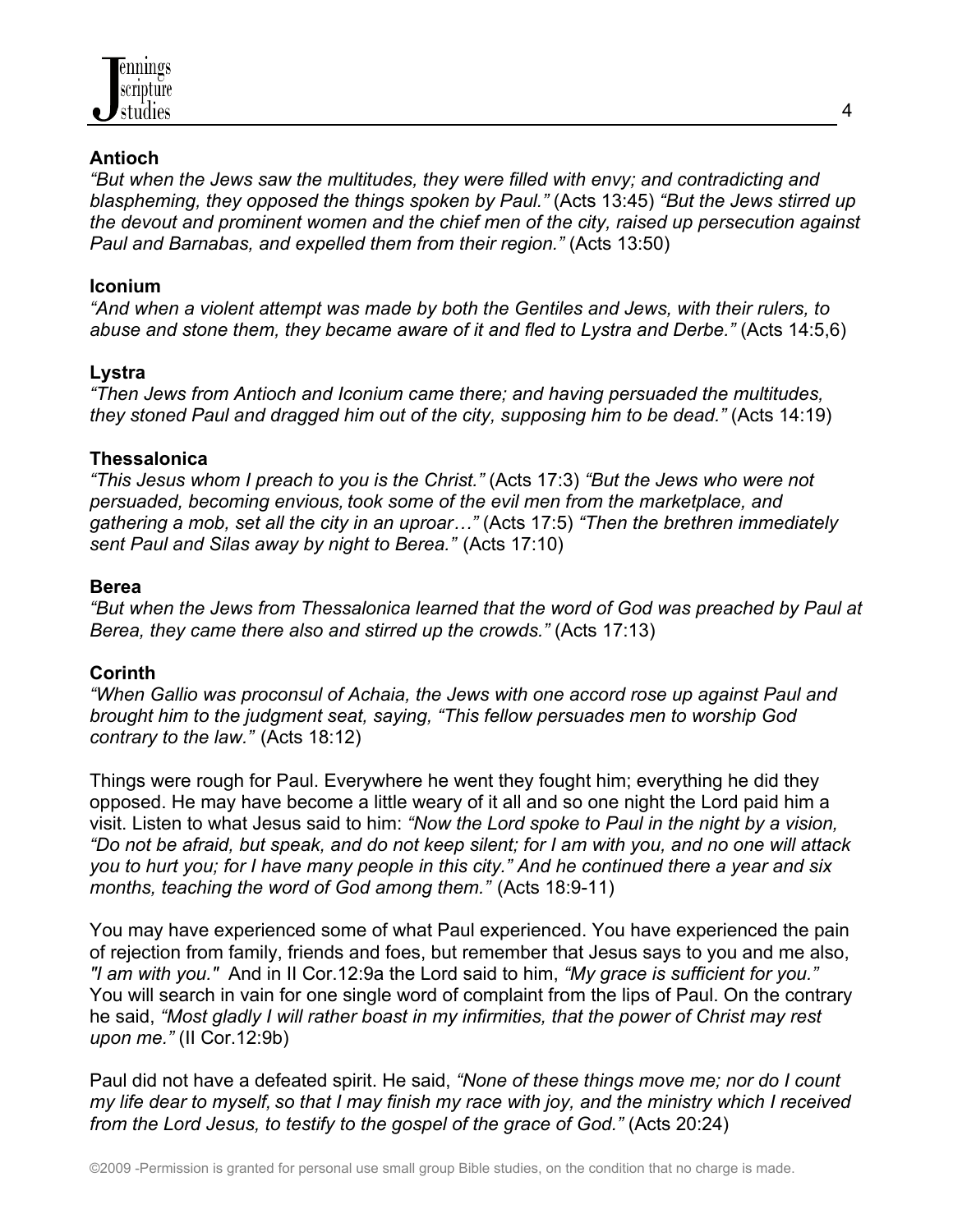Let us take courage from Paul's example of devotion and daring in an atmosphere, in our day, that is becoming ever more hostile to the truth of the gospel of Jesus Christ.

# **III. HE HAD NEW ASSISTANTS.**

After Saul experienced his Showdown, Turnaround and began his Heavenbound journey, he immediately identified with the band of believers in Damascus. *"Then Saul spent some days with the disciples at Damascus."* (Acts 9:19) "Birds of a feather flock together."

That small band of believers in Damascus, led by Ananias, accepted Saul and encouraged him during his first days as a Christian. It was there that he first experienced brotherly love and a caring touch as Ananias placed his hands upon him and his sight was restored. It was there that he was baptized and began his Heavenbound journey and ministry. It was there that he preached his first sermon (v.20). The assistance that he received from the Christian community in Damascus was crucial to Saul. It is crucial to any new believer.

A church should be like a spiritual incubator where the newborn child of God feels accepted, loved, strengthened and protected. Every church should be a carrying place -- a place for the care and feeding of new babes in Christ! Saul found this among the Christians in Damascus.

How long Saul remained in Damascus after his conversion is not known. All we are told is that *"After many days were past, the Jews plotted to kill him. But their plot became known to Saul. And they watched the gates day and night, to kill him. Then the disciples took him by night and let him down through the wall in a large basket."* (Acts 9:23-25) He then traveled to Jerusalem.

Saul/Paul had been accepted and assisted by the Damascus disciples. I do not think that he ever forgot those first days as a Christian surrounded and assisted by the believers in Damascus. But when he arrived in Jerusalem, the disciples there were not as receptive of him, initially. *"And when Saul had come to Jerusalem, he tried to join the disciples; but they were all afraid of him, and did not believe that he was a disciple."* (Acts 9:26)

We should not be too hard on the Christians at Jerusalem because many of their friends and maybe even their families had been jailed or even killed under the leadership of Saul prior to his conversion. They had to have proof that this former murdering menace was now a genuine member of the family of God. And so we read that "*He was with them at Jerusalem coming in and going out."* (Acts 9:28) That is, he was going about his life, circulating among the church members and demonstrating that he was indeed a changed man. They probably held him at arms length, until – until good old Barnabas stepped up!

I love these following words: *"But Barnabas took him and brought him to the apostles. And he declared to them how he had seen the Lord on the road, and that He had spoken to him, and how he had preached boldly at Damascus in the name of Jesus."* (Acts 9:27) The name "Barnabas" means, "Son of consolation." Barnabas was an encourager. Good old Barney!

Thank God for men and women who have the saintly characteristics that Ananias and Barnabas exhibited. I recently heard of a church in California that has what they call a